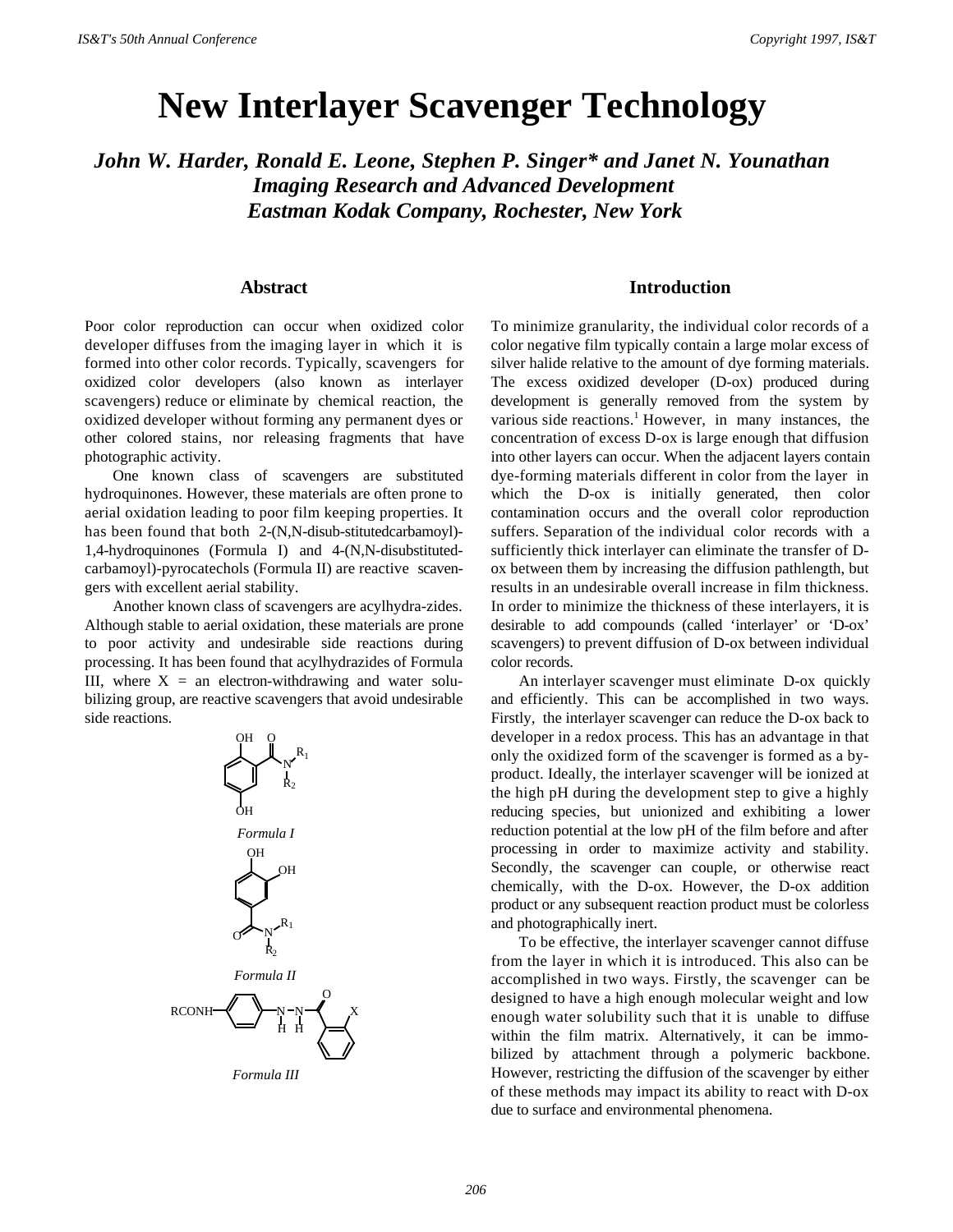### **Evaluation of New Scavengers**

New materials were evaluated in a trilayer model format. A causer layer containing a yellow image coupler was coated with a red sensitive emulsion on a support. An interlayer containing the scavenger (if any) was coated above, followed by a receiver layer containing only a magenta coupler (no silver emulsion). These coatings were then given a stepped exposure and processed under various conditions representing fresh or seasoned processes. In the case with no scavenger in the interlayer, excess D-ox generated in the causer layer diffuses upward through the interlayer and into the receiver layer, resulting in the formation of magenta dye and green density. When scavenger is added, less D-ox will diffuse through the interlayer and less green density will be formed. The amount of decrease in green density is directly related to the activity of the scavenger towards D-ox. In addition, any changes in the blue response indicate diffusion of the scavenger from the interlayer and into an imaging layer. Any changes in the red response, particularly the red density at minimum exposure, reflect changes in the amount or state of the retained cyan sensitizing dye. Stability towards aerial oxidation can be modeled by keeping the coatings under high pressure and monitoring scavenger loss as a gain in green density or directly by HPLC analysis for remaining scavenger.

#### **Dihydroxybenzene Derived Scavengers**

One type of interlayer scavenger used in color negative film products are 1,4-dihydroxybenzene (hydroquinone) derivatives such as mono- or di-alkyl substituted 1,4-dihydroxybenzenes<sup>2</sup> (i.e., Example A in Table 1) or 2-amido-1,4dihydroxybenzenes<sup>3</sup> (i.e., Example B). These are powerful reducing agents due to their electron-donating substitutents. However, in some cases, the efficiency of D-ox reduction may be limited because they may not be fully ionized in the developer due to high  $pK_a$ . In addition, they can be prone to aerial oxidation upon long-term film storage. Electronwithdrawing substitutents on a 1,4-dihydroxybenzene lower the reduction potential. This should decrease the rate of aerial oxidation and improve long-term stability. During the high pH of the development step, there will be a higher effective concentration of the ionized species (due to a lower  $pK_a$ ) and so the rate of reaction may still be high overall, even though the reduction potential is lower. However, too strong or too many electron-withdrawing groups may lower the reduction potential so much that the scavenger can no longer effectively reduce D-ox. It was desired to find 1,4-dihydroxybenzenes with sufficiently strong electron-withdrawing substitutents such that the resulting hydroquinones were more stable towards aerial oxidation, but retained high reactivity towards D-ox.

### **2-Carbamoyl Substituted-1,4-dihydroxybenzenes<sup>4</sup>**

2-Carbamoyl substituted-1,4-dihydroxybenzenes may be readily prepared from 2,5-dihydroxybenzoic acid (or its derivatives) and an amine using standard synthetic transformations. The most useful amines have high molecular weight or are part of (or a precursor to) a polymer backbone in order to immobilize the scavenger in the layer in which it is located. While the amine can be primary or secondary, the most active scavengers have a tertiary carbamoyl group (derived from a secondary amine) and contains no hydrogen on the nitrogen. In the case of the secondary carbamoyl group (derived from a primary amine), the lack of activity may be due to internal hydrogen bonding which would raise the  $pK_a$  and decrease ionization. It is also important for activity to keep the molecular weight high enough to prevent diffusion but low enough so that some degree of water solubility is maintained.

#### **4-Carbamoyl Substituted-pyrocatechols<sup>5</sup>**

4-Carbamoyl substituted-pyrocatechols (also known as 1,2-dihydroxybenzenes) may be readily prepared from 3,4 dihydroxybenzoic acid (or its derivatives) and an amine using standard synthetic transformations. As in the case of the 1,4 dihydroxybenzenes, the most useful amines have high molecular weight, or are part of (or a precursor to) a polymer backbone. The most active scavengers in this class are derived from secondary amines, preferably those that are unsymmetric. While less powerful reducing agents than the corresponding 1,4-dihydroxybenzenes, the 4-carbamoyl substituted-pyrocate chols have lower  $pK$ , values so that good overall activity is maintained.



*Figure 1.*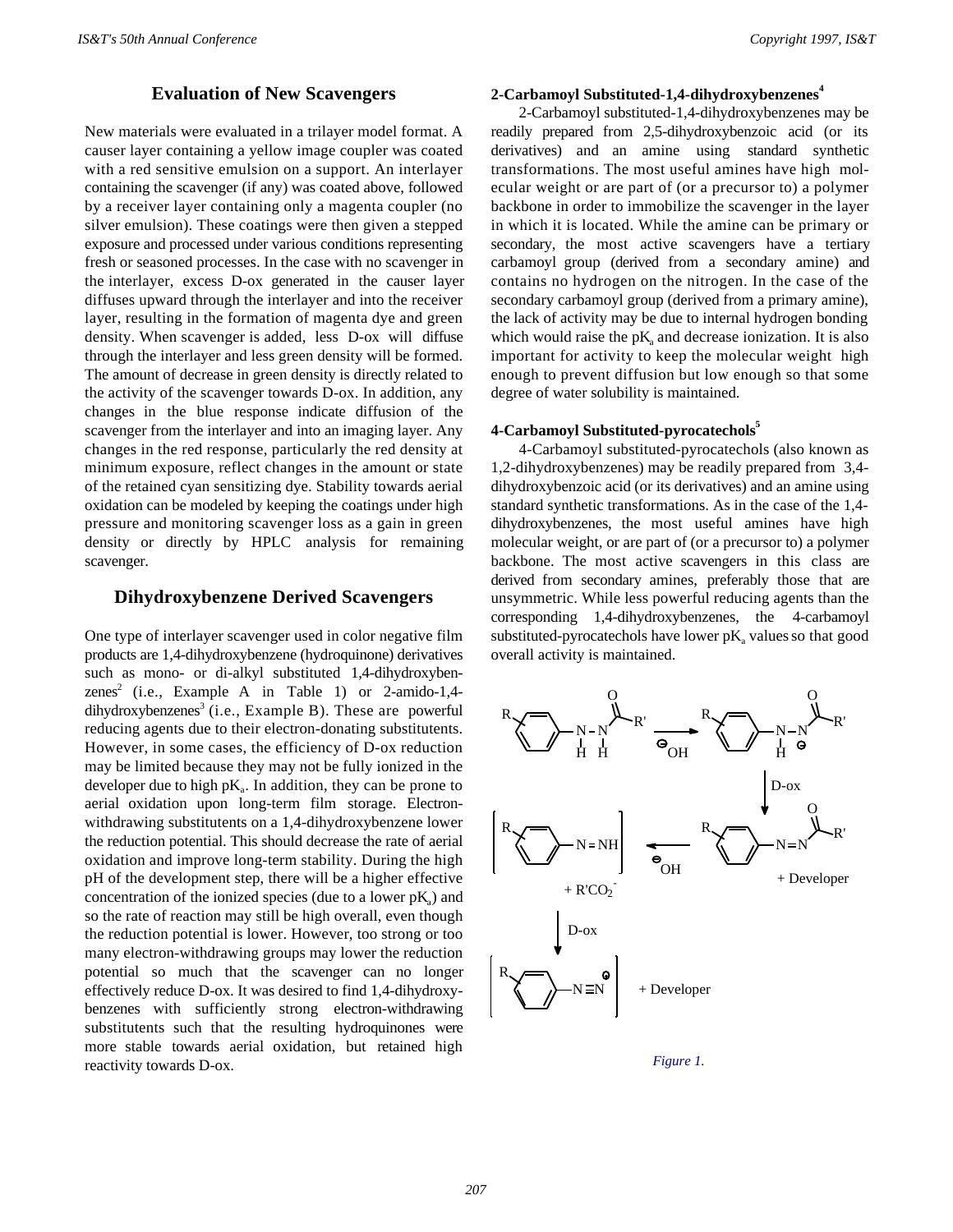